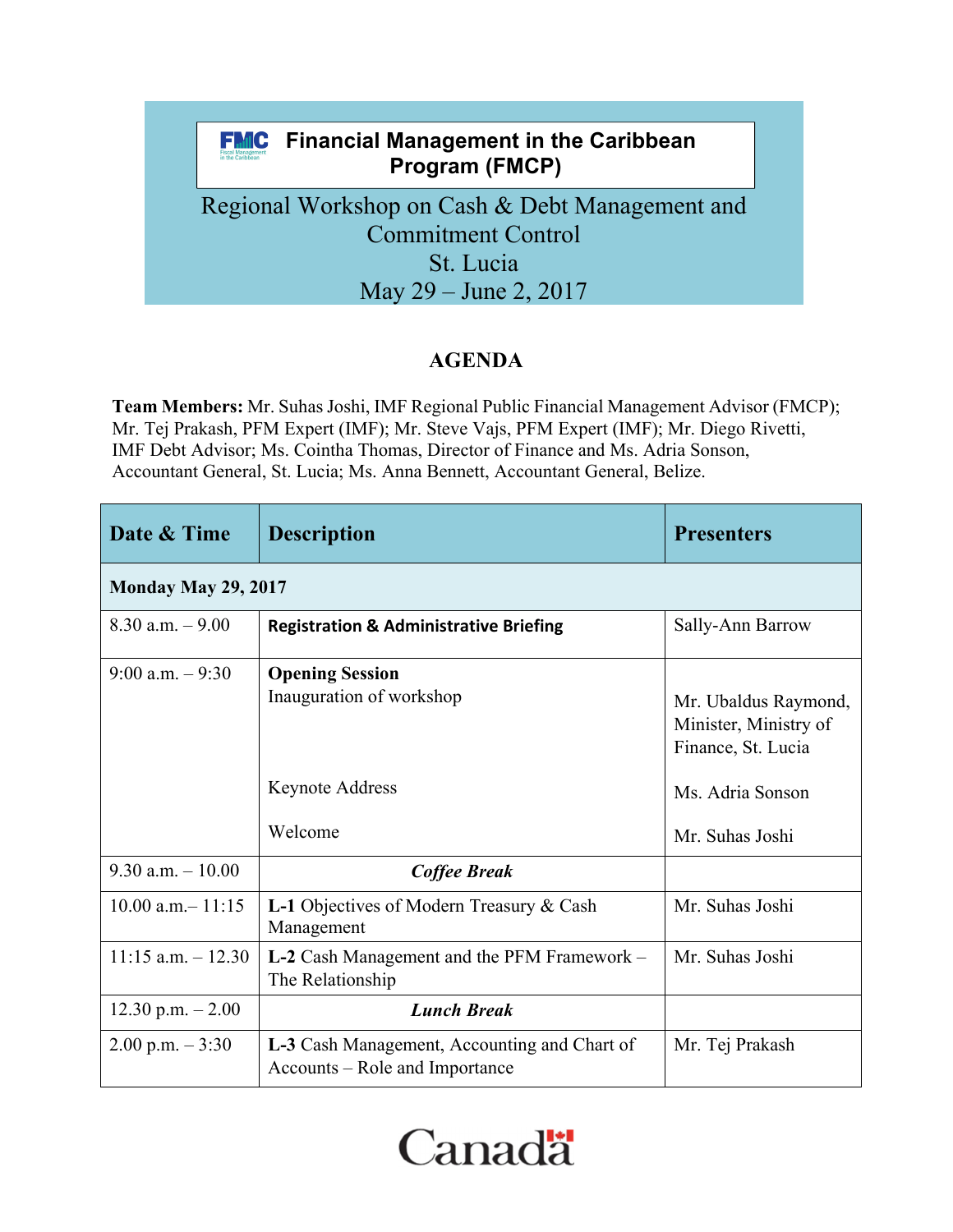| 3:30 p.m. $-4:00$             | <b>Coffee Break</b>                                                                                   |                                                                                                                       |
|-------------------------------|-------------------------------------------------------------------------------------------------------|-----------------------------------------------------------------------------------------------------------------------|
| 4:00 p.m. $-5:00$             | W1-An integrated case study on Cash Flow<br>Forecasting<br>Plan-introduction & discussion             | Mr. Tej Prakash<br>Mr. Suhas Joshi                                                                                    |
| 5.30 p.m. $-7:00$             | <b>Welcome Cocktails</b>                                                                              |                                                                                                                       |
| <b>Tuesday May 30, 2017</b>   |                                                                                                       |                                                                                                                       |
| $9:00$ a.m. $-10:30$          | L-4 Development of an Integrated Cash Flow<br>Management Framework                                    | Mr. Suhas Joshi                                                                                                       |
| $10:30$ a.m. $-11:00$         | <b>Coffee Break</b>                                                                                   |                                                                                                                       |
| $11:00$ a.m. $- 12:30$        | <b>L-5</b> Treasury Single Account (TSA), Integrated<br><b>Treasury and Cash Management System</b>    | Mr. Tej Prakash                                                                                                       |
| $12:30 \text{ p.m.} - 2:00$   | <b>Lunch Break</b>                                                                                    |                                                                                                                       |
| $2:00$ p.m. $-3:30$           | L-5 Treasury Single Account (TSA), Integrated<br><b>Treasury and Cash Management System</b>           | Mr. Tej Prakash                                                                                                       |
| 3:30 p.m. $-4:00$             | <b>Coffee Break</b>                                                                                   |                                                                                                                       |
| 4:00 p.m. $-5:30$             | L-6 Relationship between Treasury and Central<br>Banks in Government Cash Management                  | Mr. Suhas Joshi                                                                                                       |
| <b>Wednesday May 31, 2017</b> |                                                                                                       |                                                                                                                       |
| $9:00$ a.m. $-10.30$          | L-7 Commitment Control-Objectives $\&$<br>preconditions for successful implementation                 | Mr. Tej Prakash                                                                                                       |
| $10.30$ a.m. $-11:00$         | <b>L-8</b> Follow up discussion on the case study on<br>Cash<br>Flow Forecasting Plan                 | Mr. Tej Prakash<br>Mr. Suhas Joshi                                                                                    |
| $11:00$ a.m. $-11.30$         | <b>Coffee Break</b>                                                                                   |                                                                                                                       |
| $11.30$ am $- 12.30$          | W-2 Cash & Debt Management & Commitment<br>Control - linkages to Budgeting-PANEL<br><b>DISCUSSION</b> | Ms. Cointha Thomas<br>Ms. Adria Sonson<br>Mr. Tej Prakash<br>Mr. Suhas Joshi<br>Mr. Diego Rivetti<br>Ms. Anna Bennett |
| $12:30$ p.m. $-2:00$          | <b>Lunch Break</b>                                                                                    |                                                                                                                       |
| $2:00 \text{ p.m.} - 3:30$    | W3-Cash Flow Forecasting Plan – Development<br>and Presentations by Participants                      | Mr. Tej Prakash<br>Mr. Suhas Joshi<br>Mr. Steve Vajs                                                                  |
| $3:30$ p.m. $-4:00$           | <b>Coffee Break</b>                                                                                   |                                                                                                                       |
| $4:00 \text{ p.m.} - 5:30$    | W3 (contd.)-Cash Flow Forecasting Plan -<br>Development and Presentations by Participants             | Mr. Tej Prakash<br>Mr. Suhas Joshi                                                                                    |